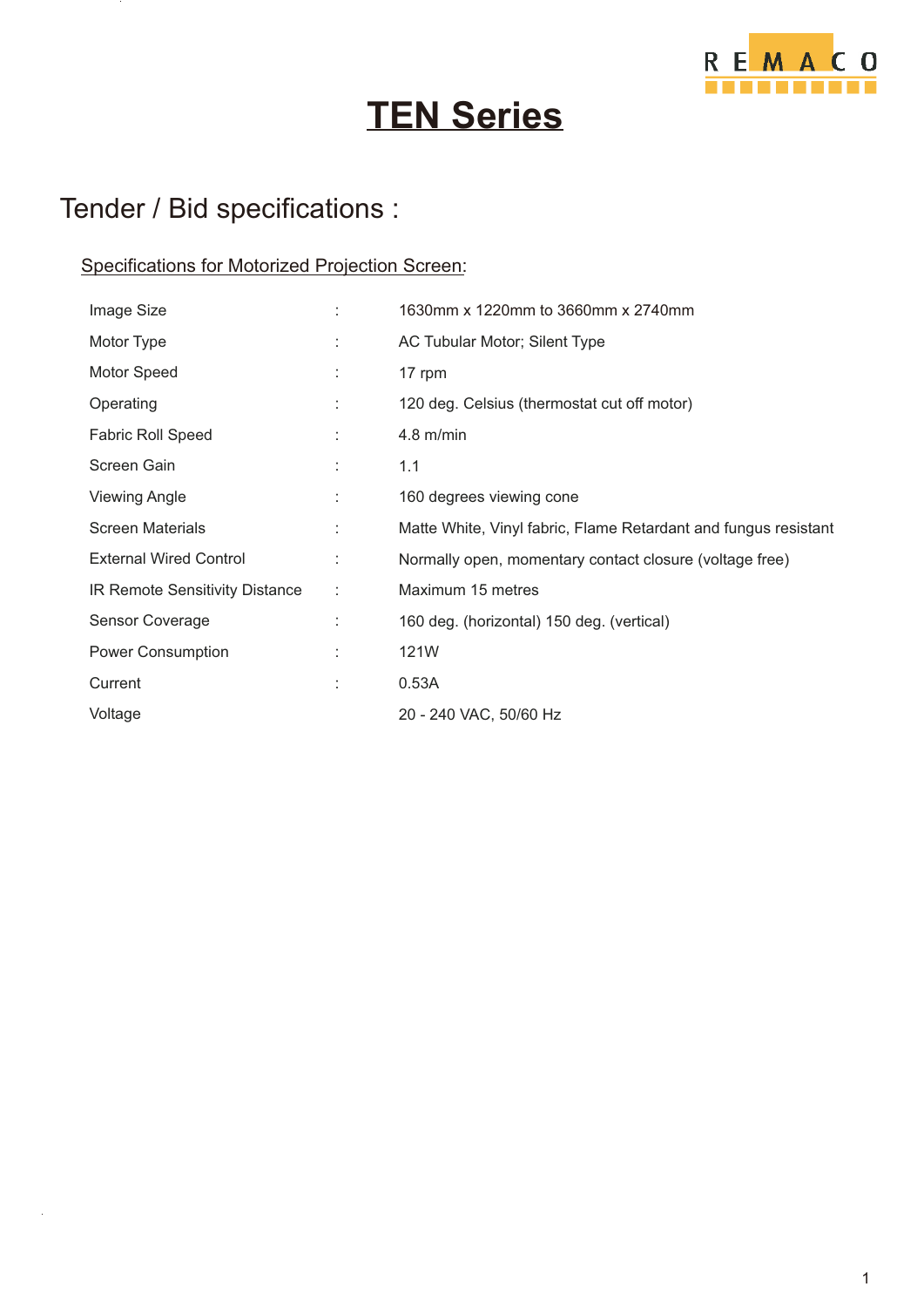

### Pelmet Mounting: Recommended Pelmet Size

#### TEN Series (HDTV Format)

Recommended Pelmet Width = Screen Casing Width + 100mm

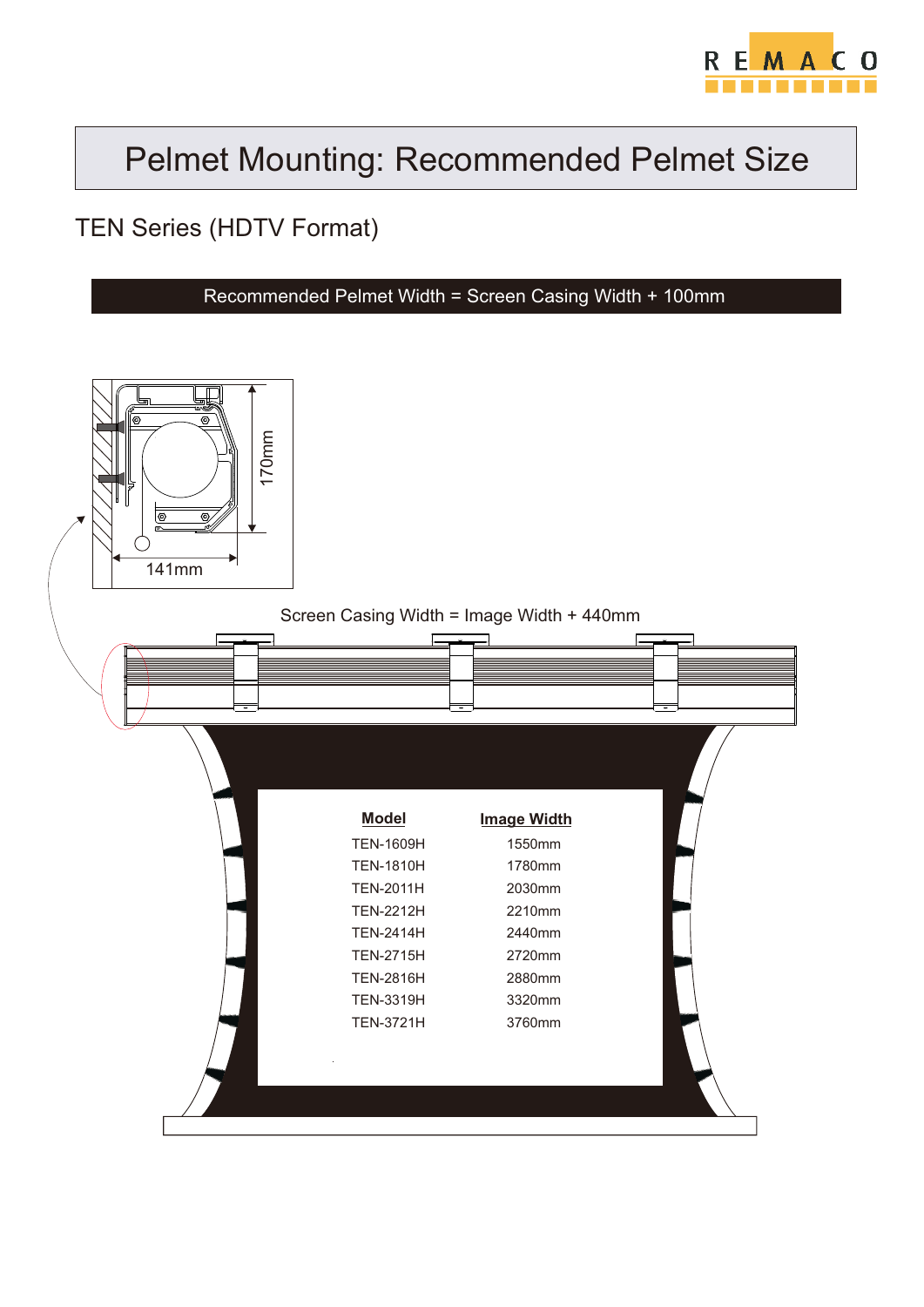

## Pelmet Mounting: Recommended Pelmet Size

TEN Series (Video Format)

Recommended Pelmet Width = Screen Casing Width + 100mm